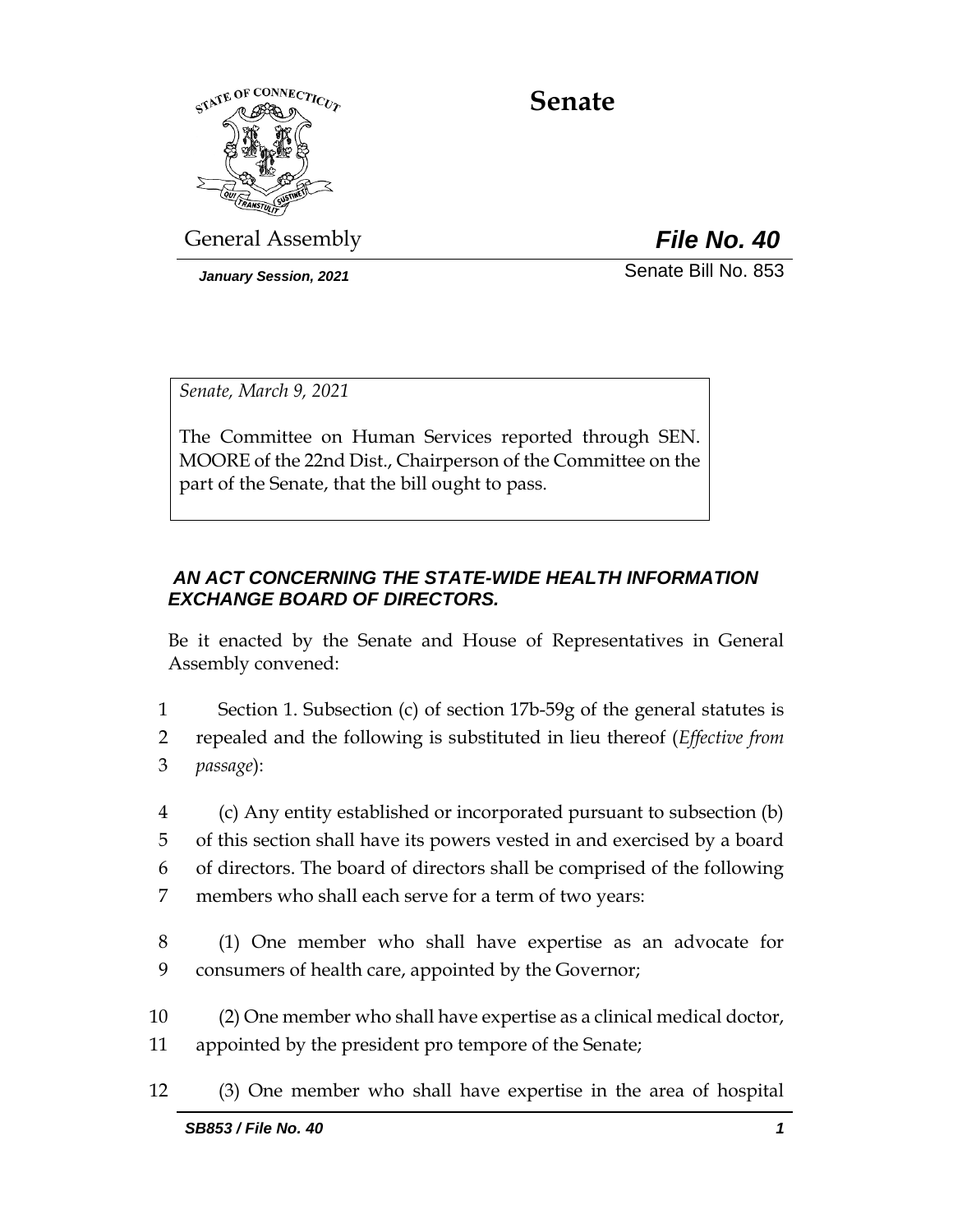| 13 | administration, appointed by the speaker of the House<br>of             |
|----|-------------------------------------------------------------------------|
| 14 | Representatives;                                                        |
| 15 | (4) One member who shall have expertise in the area of corporate law    |
|    |                                                                         |
| 16 | or finance, appointed by the minority leader of the Senate;             |
| 17 | (5) One member who shall have expertise in group health insurance       |
| 18 | coverage, appointed by the minority leader of the House of              |
| 19 | Representatives;                                                        |
|    |                                                                         |
| 20 | (6) The Chief Information Officer and the Secretary of the Office of    |
| 21 | Policy and Management, or their designees, who shall serve as ex-       |
| 22 | officio, voting members of the board; [and]                             |
|    |                                                                         |
| 23 | (7) The health information technology officer, designated in            |
| 24 | accordance with section 19a-754a, who shall serve as chairperson of the |
| 25 | board; [.] and                                                          |
| 26 |                                                                         |
|    | (8) The Commissioner of Social Services, or the commissioner's          |
| 27 | designee, who shall serve as an ex-officio, voting member of the board. |
|    | This act shall take effect as follows and shall amend the following     |
|    | sections:                                                               |
|    |                                                                         |
|    | Section 1<br>$17b-59g(c)$<br><i>from passage</i>                        |

*HS Joint Favorable*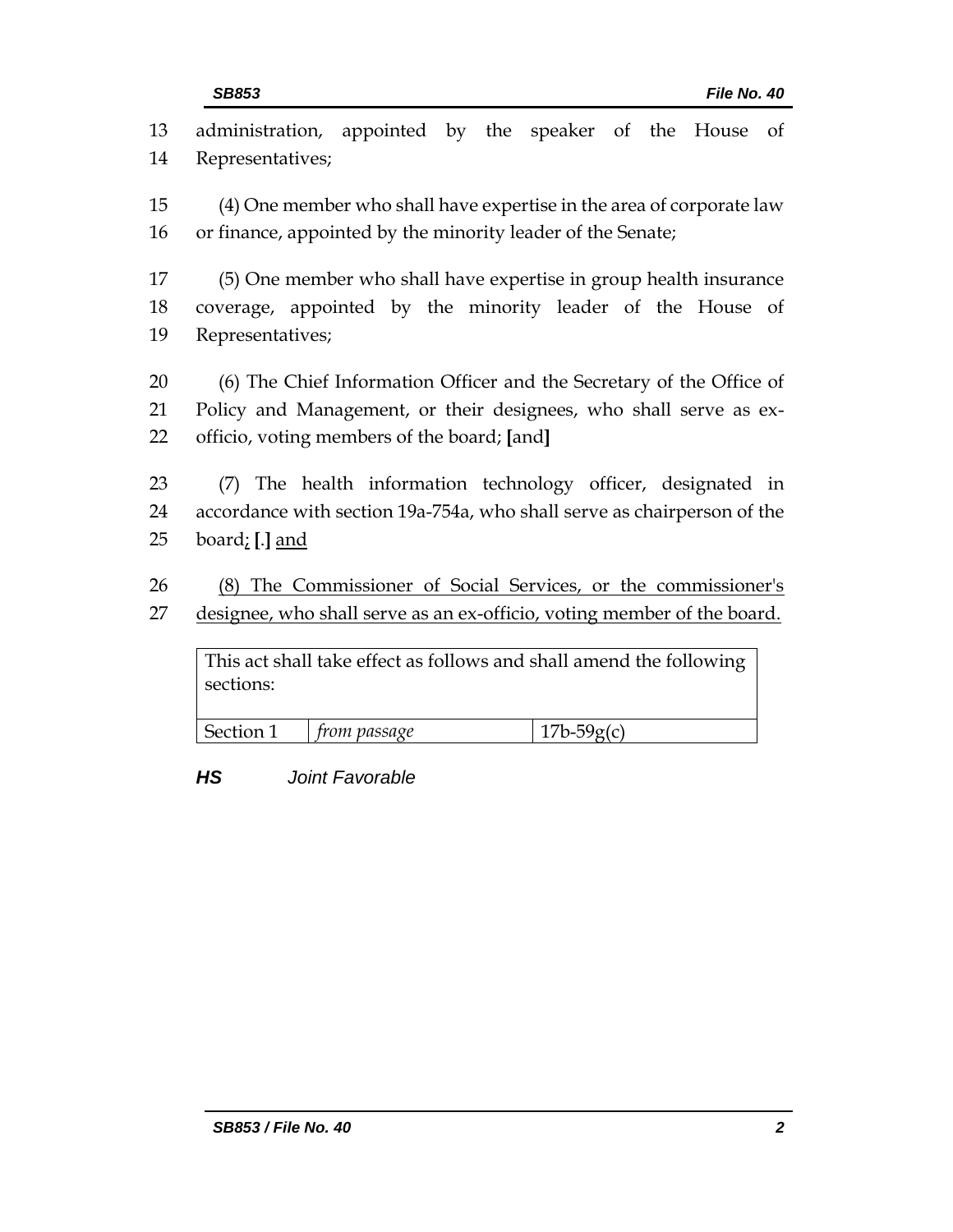*The following Fiscal Impact Statement and Bill Analysis are prepared for the benefit of the members of the General Assembly, solely for purposes of information, summarization and explanation and do not represent the intent of the General Assembly or either chamber thereof for any purpose. In general,*  fiscal impacts are based upon a variety of informational sources, including the analyst's professional *knowledge. Whenever applicable, agency data is consulted as part of the analysis, however final products do not necessarily reflect an assessment from any specific department.*

### *OFA Fiscal Note*

*State Impact:* None

*Municipal Impact:* None

#### *Explanation*

The bill, which expands the membership of the State-wide Health Information Exchange (HIE)<sup>1</sup> Board of Directors to include the Department of Social Services Commissioner (or the Commissioner's designee) as ex-officio, voting member of the Board, has no fiscal impact to the state or municipalities. PA 17-236 prohibits transportation allowances to board members.

### *The Out Years*

*State Impact:* None

*Municipal Impact:* None

 $\overline{a}$ 

<sup>1</sup>Per CGS Sec. 17b-59d, HIE's goal is to provide residents, and healthcare providers in both public and private settings, with secure, appropriate, electronic access to medical records. The Office of Health Strategy is tasked with aggregating and analyzing HIE clinical data to recommend policies that will: (A.) Reduce preventable hospital readmissions, duplicative testing, and medical errors in Connecticut, and (B.) Support state- and healthcare-system-wide healthcare coordination.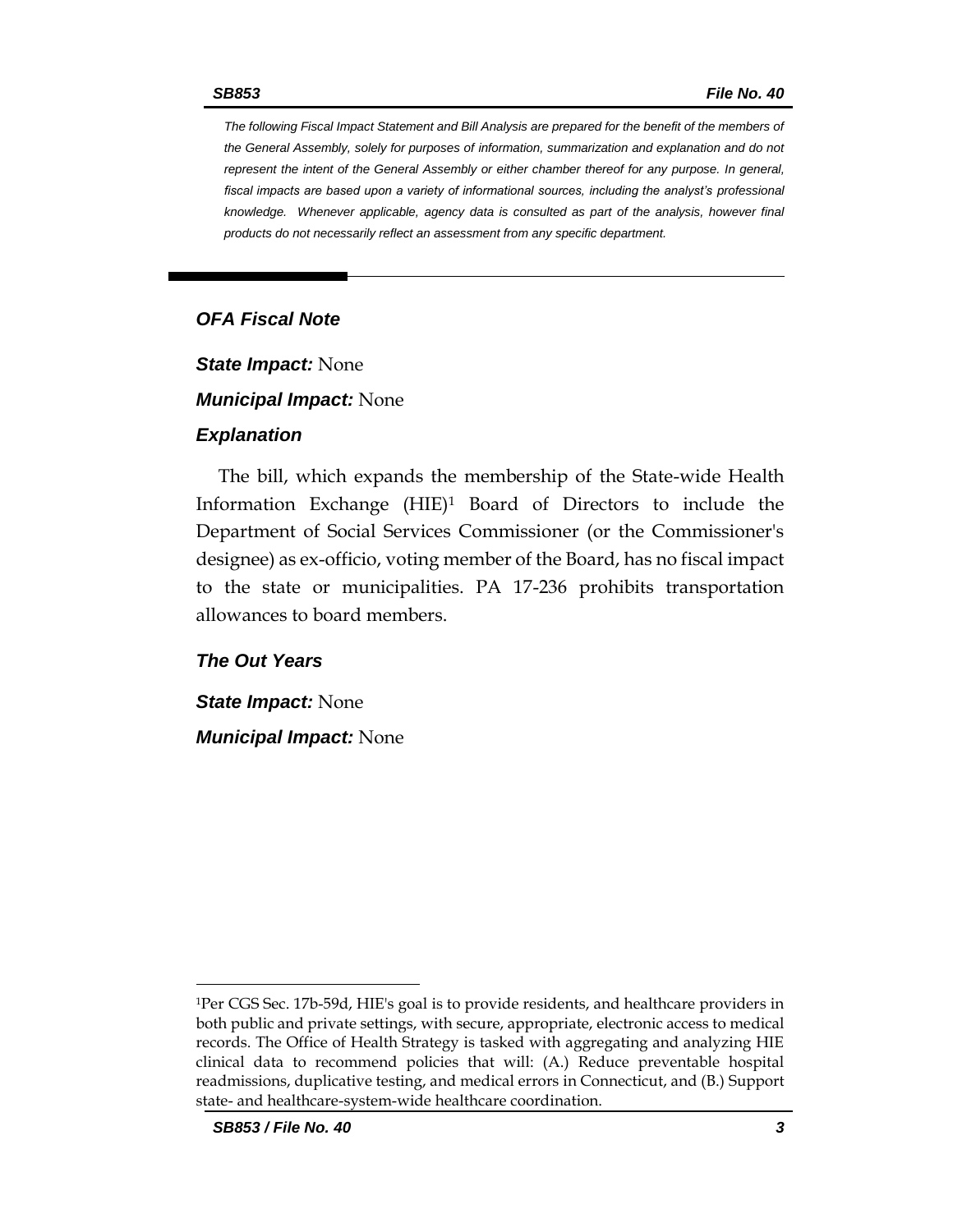# **OLR Bill Analysis**

**SB 853**

### *AN ACT CONCERNING THE STATE-WIDE HEALTH INFORMATION EXCHANGE BOARD OF DIRECTORS.*

## **SUMMARY**

This bill expands the State-wide Health Information Exchange board of directors to include the Department of Social Services commissioner or her designee as an ex-officio, voting member. Under existing law, the board's general purpose is to implement a program to expedite the development of the State-wide Health Information Exchange.

Under current law, the board includes the following eight members, who serve two-year terms:

- 1. an advocate for health care consumers, appointed by the governor;
- 2. a clinical medical doctor, appointed by the Senate president pro tempore;
- 3. a hospital administration expert, appointed by the House speaker;
- 4. a corporate law or finance expert, appointed by the Senate minority leader;
- 5. a group health insurance expert, appointed by the House minority leader;
- 6. the Chief Information Officer, or his designee;
- 7. the Office of Policy and Management, or her designee; and
- 8. the Health Information Technology Officer.